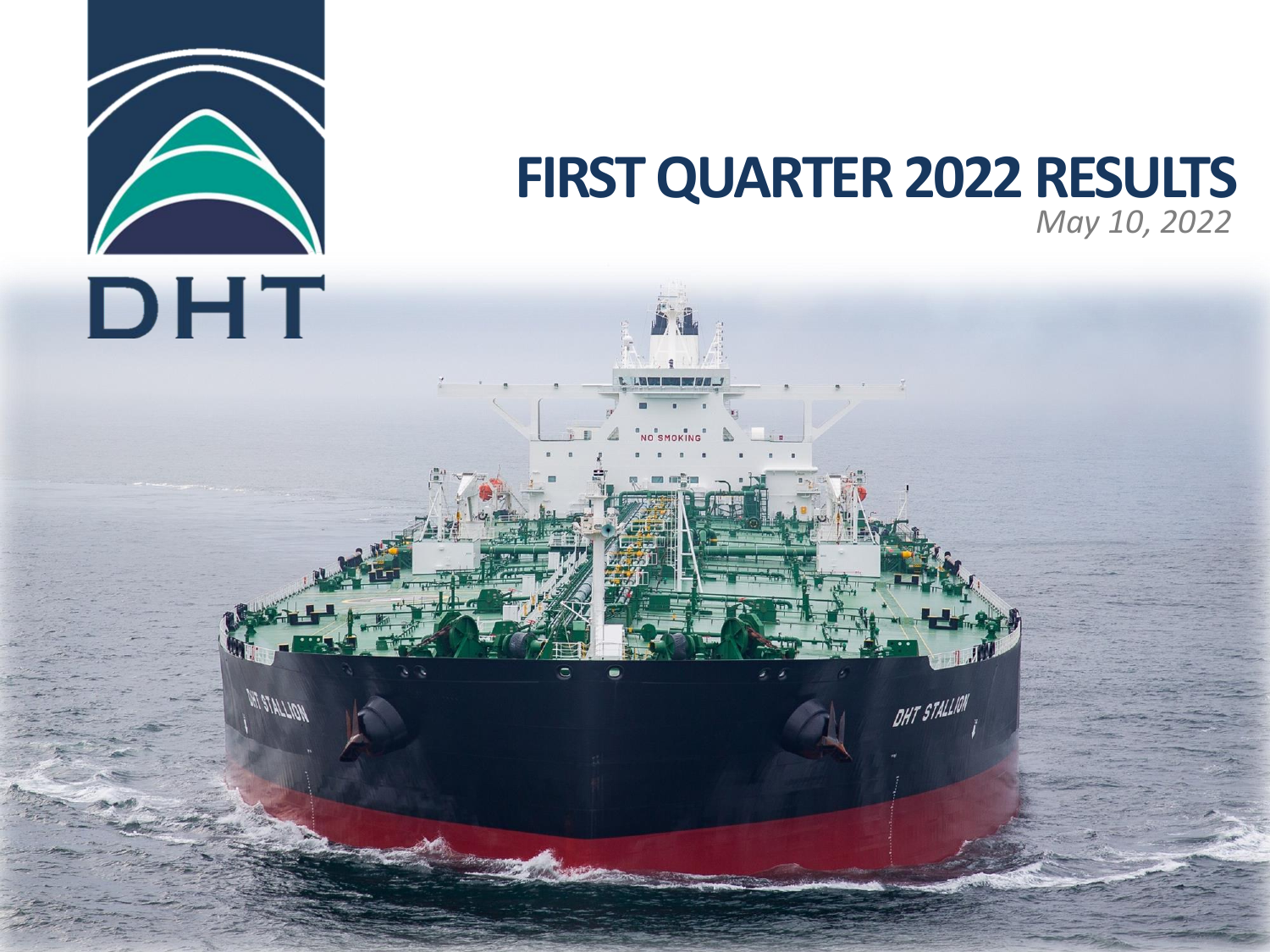# **DISCLAIMER**



#### *Forward Looking Statements*

This presentation contains certain forward-looking statements and information relating to the Company that are based on beliefs of the Company's management as well as assumptions, expectations, projections, intentions and beliefs about future events, in particular regarding dividends (including our dividend plans, timing and the amount and growth of any dividends), daily charter rates, vessel utilization, the future number of newbuilding deliveries, oil prices and seasonal fluctuations in vessel supply and demand. When used in this document, words such as "believe," "intend," "anticipate," "estimate," "project," "forecast," "plan," "potential," "will," "may," "should" and "expect" and similar expressions are intended to identify forwardlooking statements but are not the exclusive means of identifying such statements. These statements reflect the Company's current views with respect to future events and are based on assumptions and subject to risks and uncertainties. Given these uncertainties, you should not place undue reliance on these forward-looking statements. These forward-looking statements represent the Company's estimates and assumptions only as of the date of this presentation and are not intended to give any assurance as to future results. For a detailed discussion of the risk factors that might cause future results to differ, please refer to the Company's Annual Report on Form 20-F, filed with the Securities and Exchange Commission on March 25, 2022.

The Company undertakes no obligation to publicly update or revise any forward-looking statements contained in this presentation, whether as a result of new information, future events or otherwise, except as required by law. In light of these risks, uncertainties and assumptions, the forward-looking events discussed in this presentation might not occur, and the Company's actual results could differ materially from those anticipated in these forward-looking statements.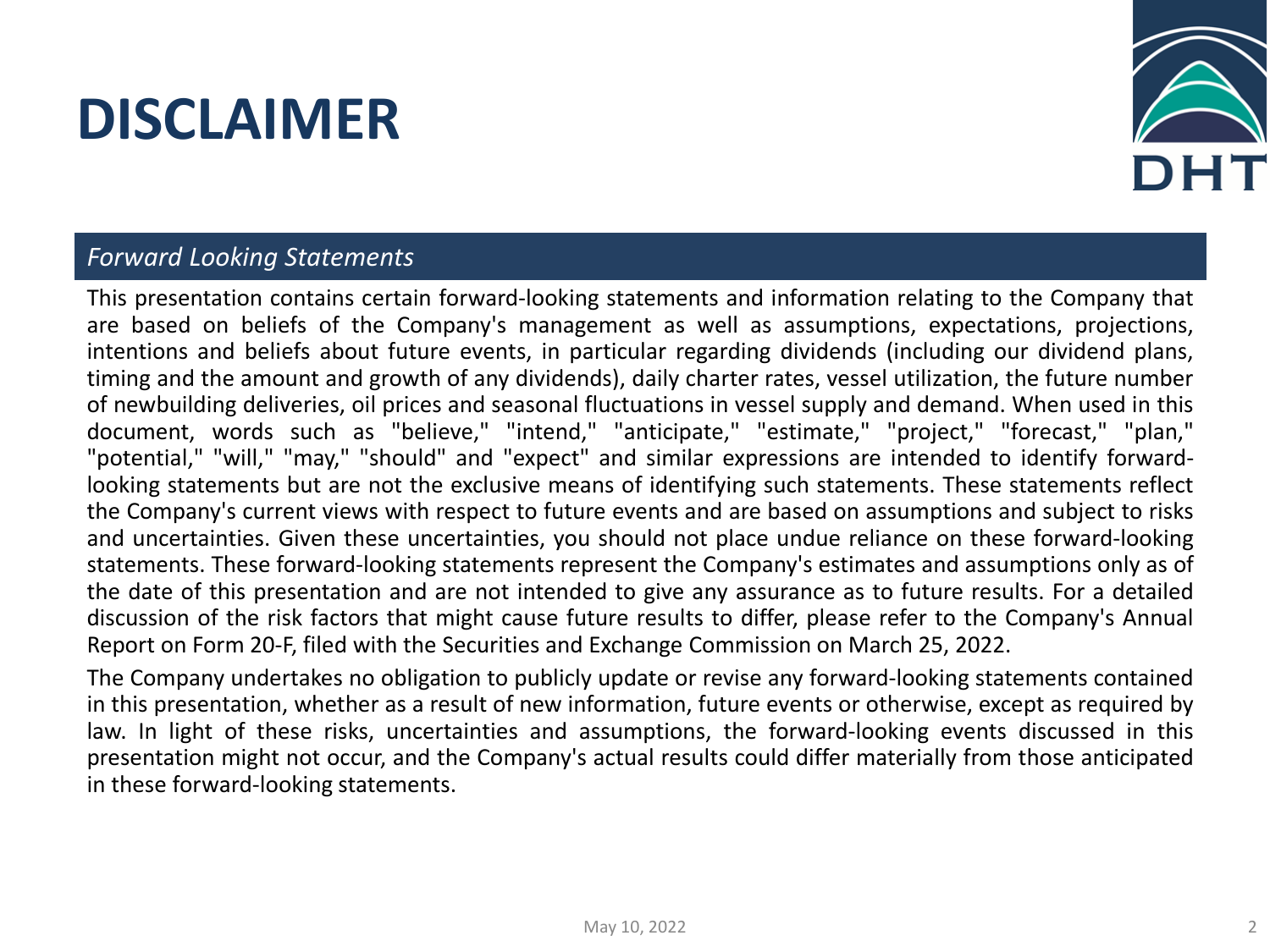# **BALANCE SHEET HIGHLIGHTS**



| \$ Thousands         | As per<br>31.03.2022 |
|----------------------|----------------------|
| Cash                 | 58,624               |
| Other current assets | 71,528               |
| Vessels*             | 1,438,857            |
| Other assets         | 9,402                |
| <b>Total assets</b>  | 1,578,411            |

| Current portion of long-term debt   | 20,764    |
|-------------------------------------|-----------|
| <b>Other liabilities</b>            | 28,601    |
| Long-term debt                      | 500,230   |
| Equity                              | 1,028,815 |
| <b>Total equity and liabilities</b> | 1,578,411 |

#### **Total liquidity of \$235 million**

- Cash \$ 58.6 million
- RCF availability \$176.8 million

#### **Interest bearing debt to total assets**

■ Marked to market: 30%

#### **Net debt per vessel as of 31.03.2022**

\$17.8 million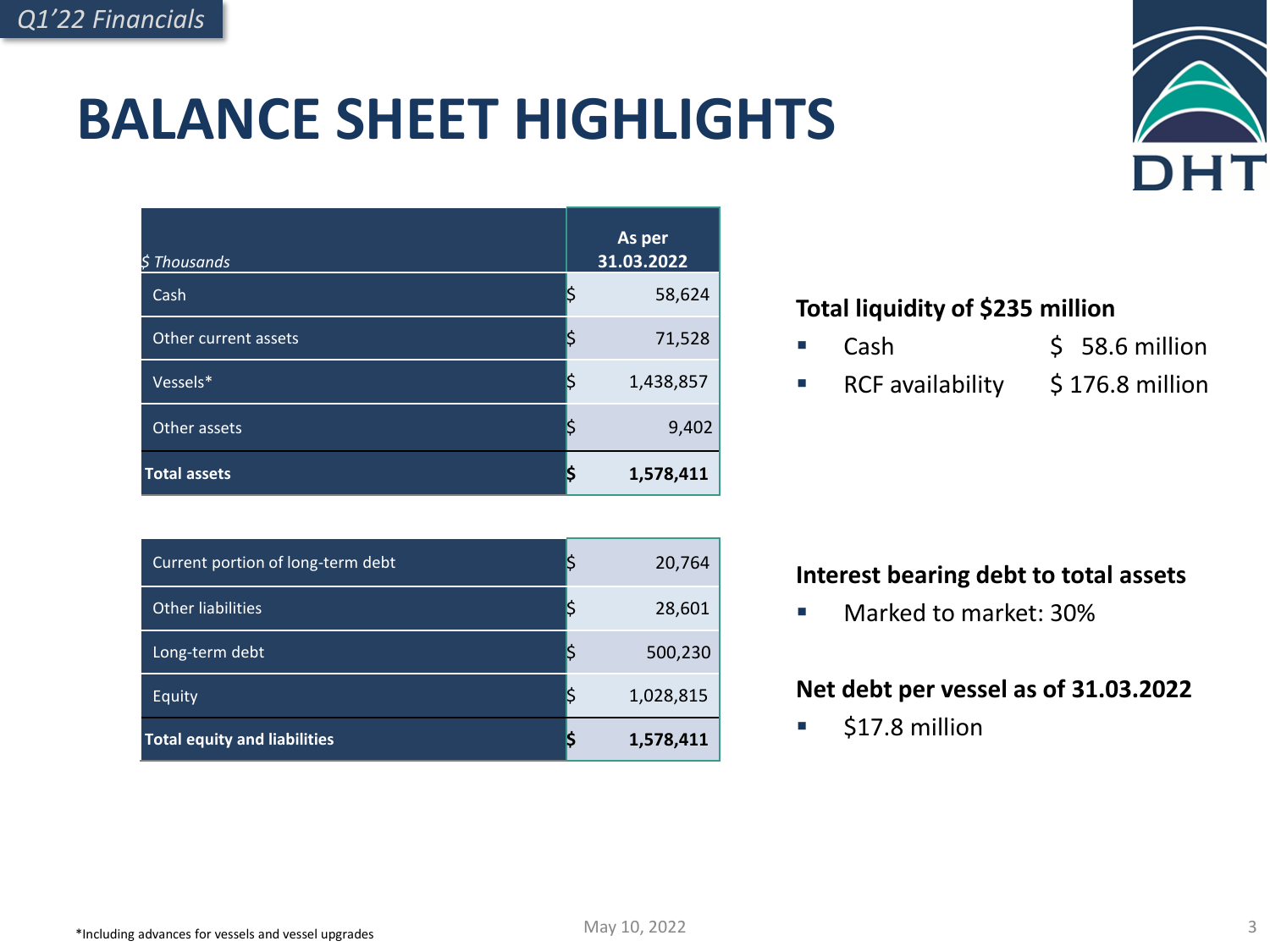# **P&L HIGHLIGHTS**



| \$ Thousands, except per share | Q1 2022         |
|--------------------------------|-----------------|
| <b>Revenues on TCE basis</b>   | \$<br>38,741    |
| Vessel operating expenses      | \$<br>(18, 263) |
| G&A                            | \$<br>(6,078)   |
| <b>EBITDA</b>                  | \$<br>14,400    |
| Interest expenses              | \$<br>(6, 164)  |
| Net Income / (loss) after tax  | \$<br>(17, 252) |
| <b>EPS</b>                     | \$<br>(0.10)    |

#### **Average TCE Q1 2022**

➢ \$17,100 per day

- The Q1 2022 result includes a \$7.9 million non-cash gain related to interest rate derivatives
- Thus far in the second quarter of 2022, 69% of the available days have been booked at an average rate of \$24,800\* per day on a discharge-to-discharge basis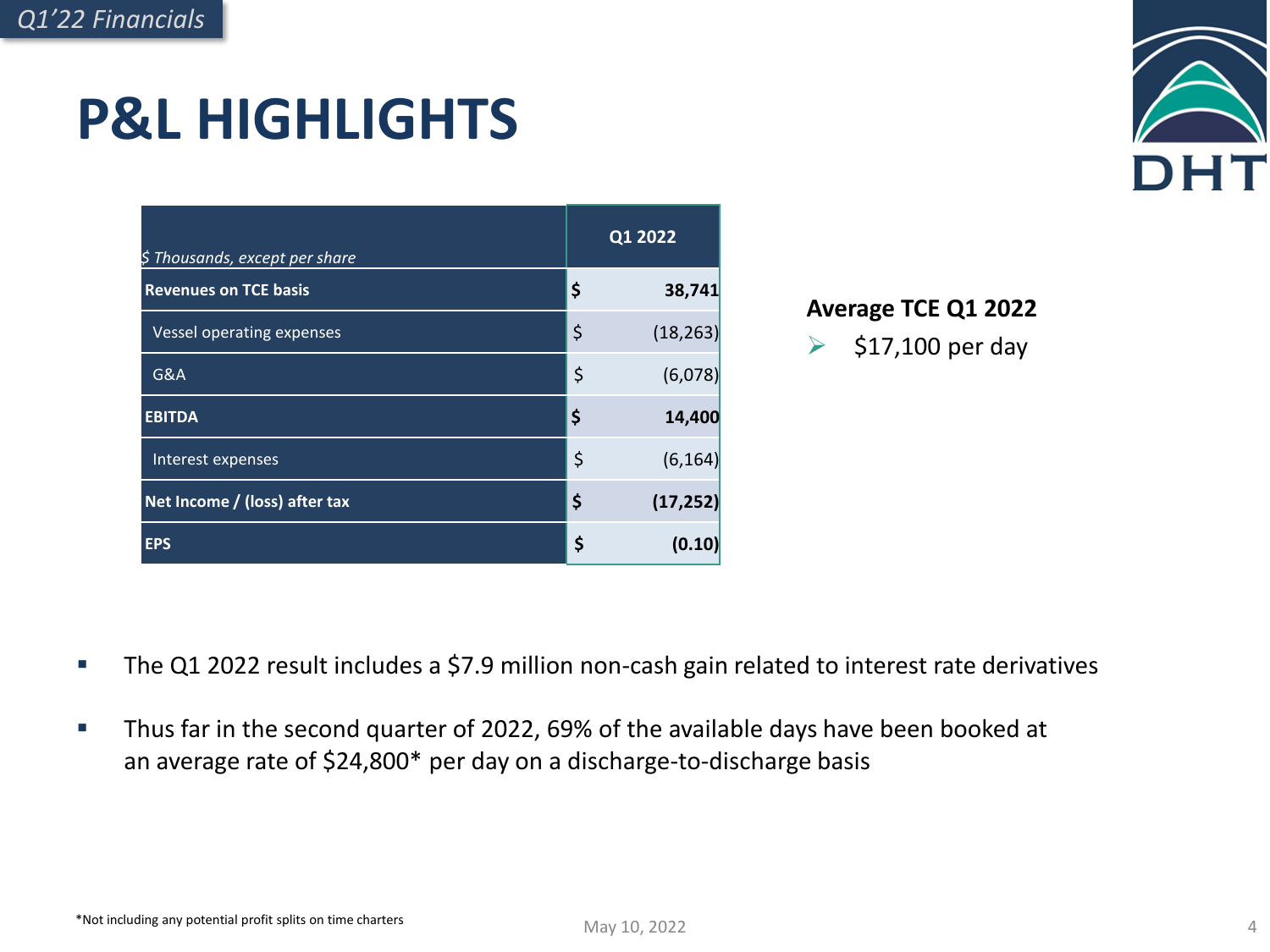## **Q1 2022 CASH FLOW HIGHLIGHTS**



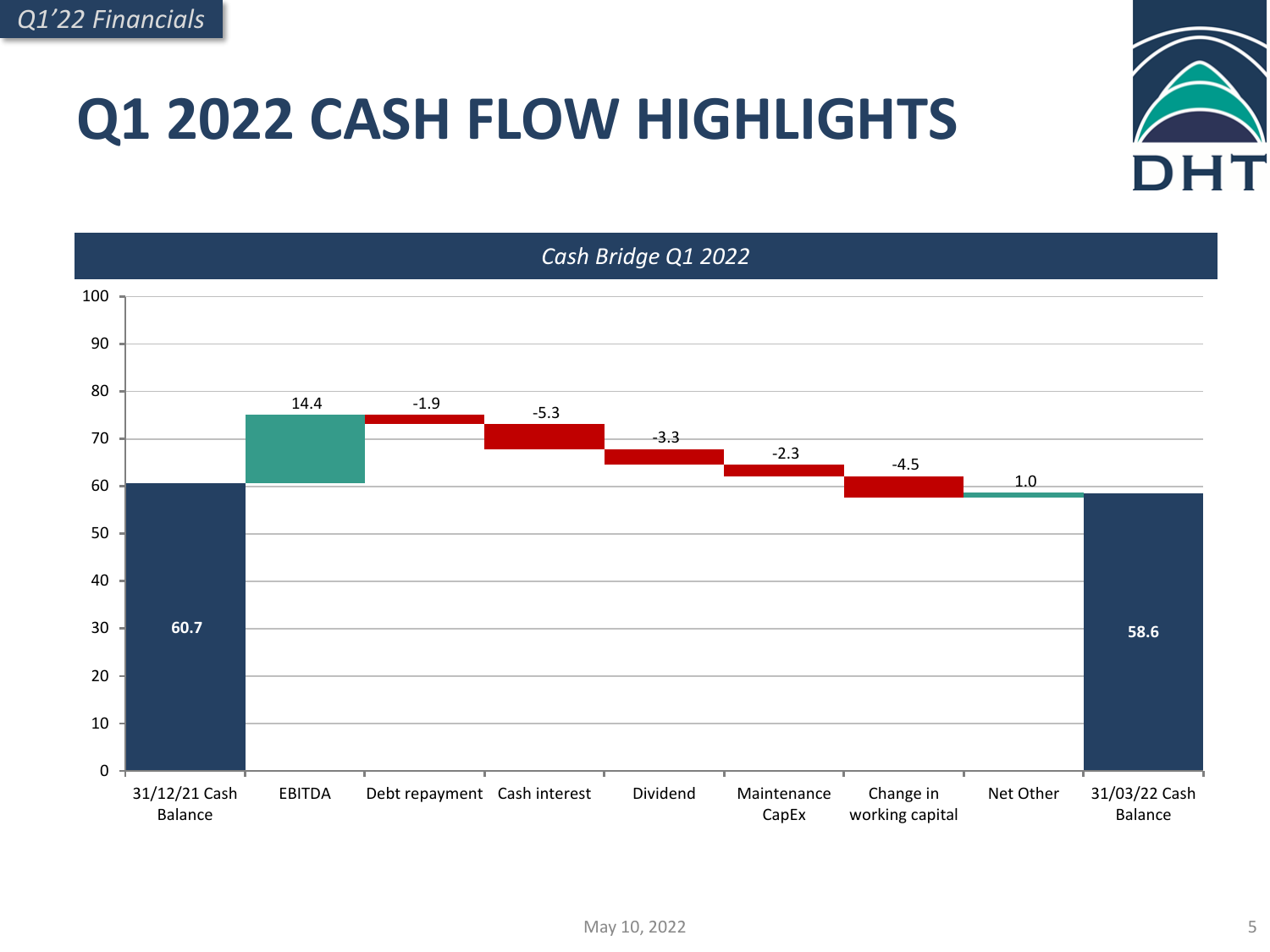### **CAPITAL ALLOCATION**



#### **Q1 2022: \$3.3 million will be returned to shareholders**

#### **Cash dividend of \$0.02 per share**

- Returning \$3.3 million in cash dividends for Q1 2022
- $\blacksquare$  The 49<sup>th</sup> consecutive quarter with cash dividends
- Payable on May 26, 2022, to shareholders of record as of May 19, 2022. The shares will trade exdividend from May 18, 2022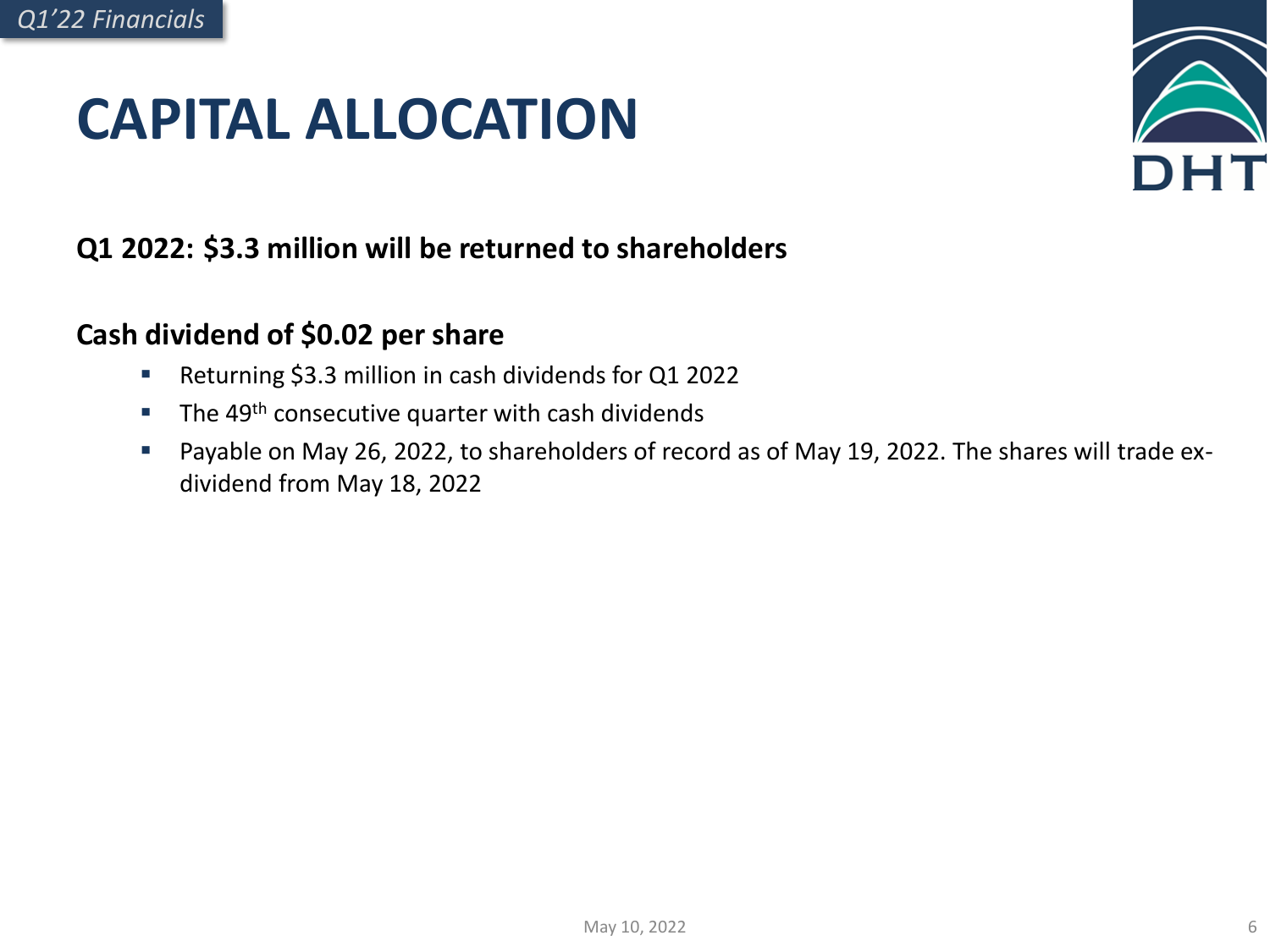### **G&A AND DEPRECIATION**



- Cash G&A run rate remaining quarters of 2022 of about \$3.3 million per quarter
- Non-cash G&A run rate remaining quarters of 2022 of about \$0.8 million per quarter
- Depreciation run rate remaining quarters of 2022 of about \$31.5 million per quarter
- We expect annual depreciation for 2023 to be about \$100 million
	- Scrubbers will be fully depreciated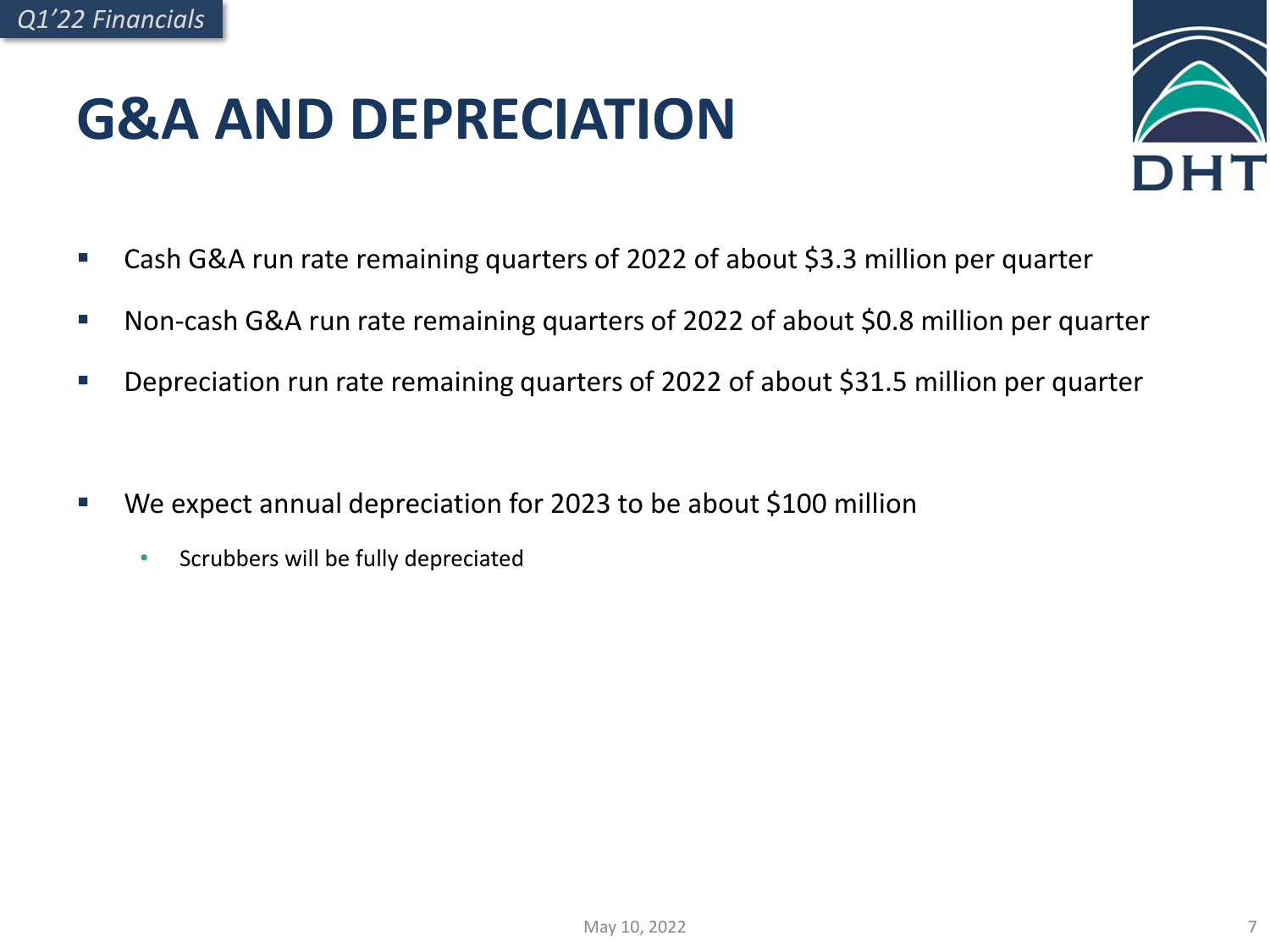## **SALE OF OLDER SHIPS**



- Entered into agreements to sell:
	- DHT Hawk, built 2007, \$40 million
	- DHT Falcon, built 2006, \$38 million
- Both vessels scheduled for delivery during Q2 2022
- Expected to generate a combined profit of about \$12 million
- Outstanding debt of about \$13 million in total to be repaid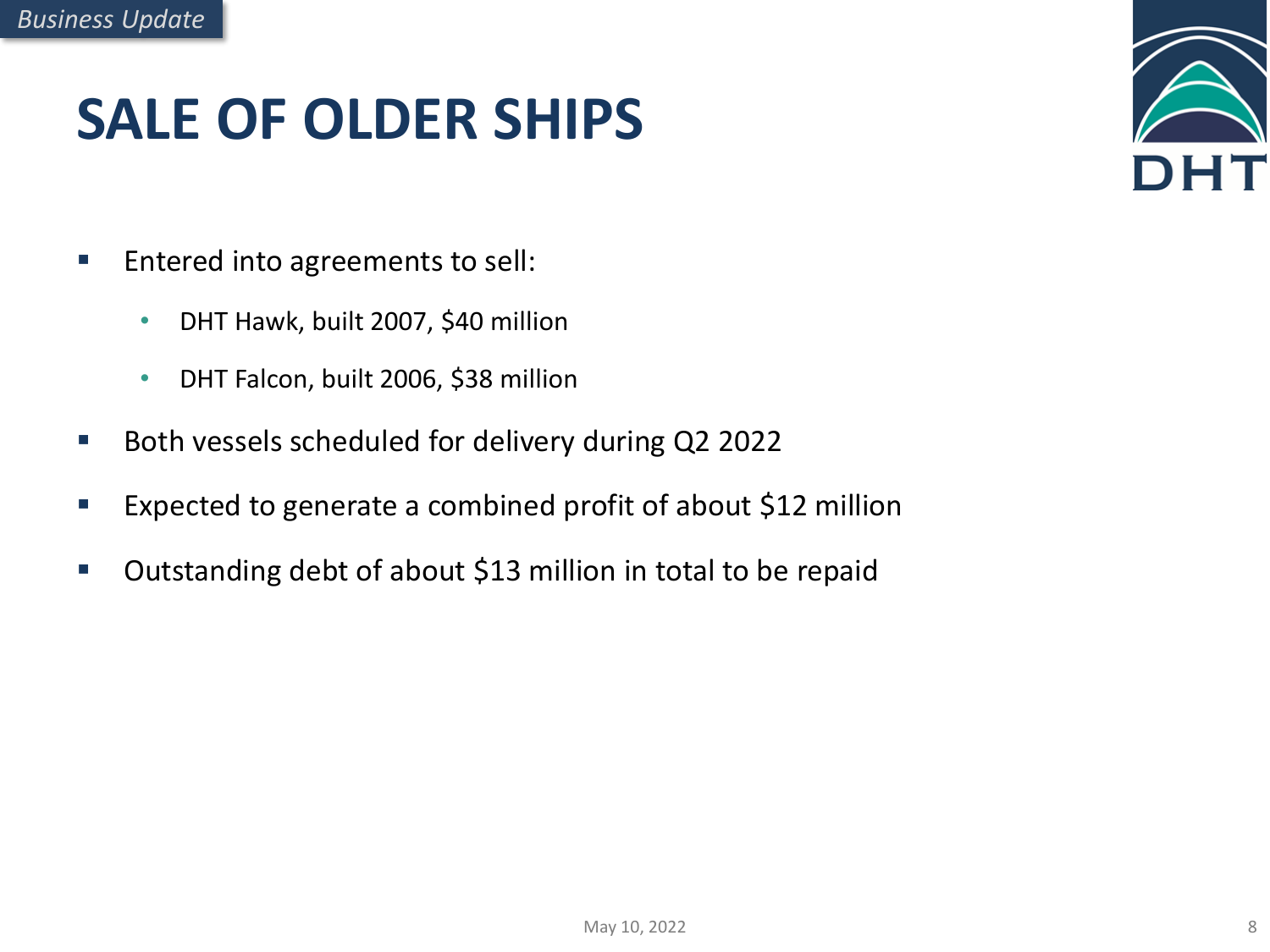#### **ROBUST CASH BREAK EVEN**





May 10, 2022 9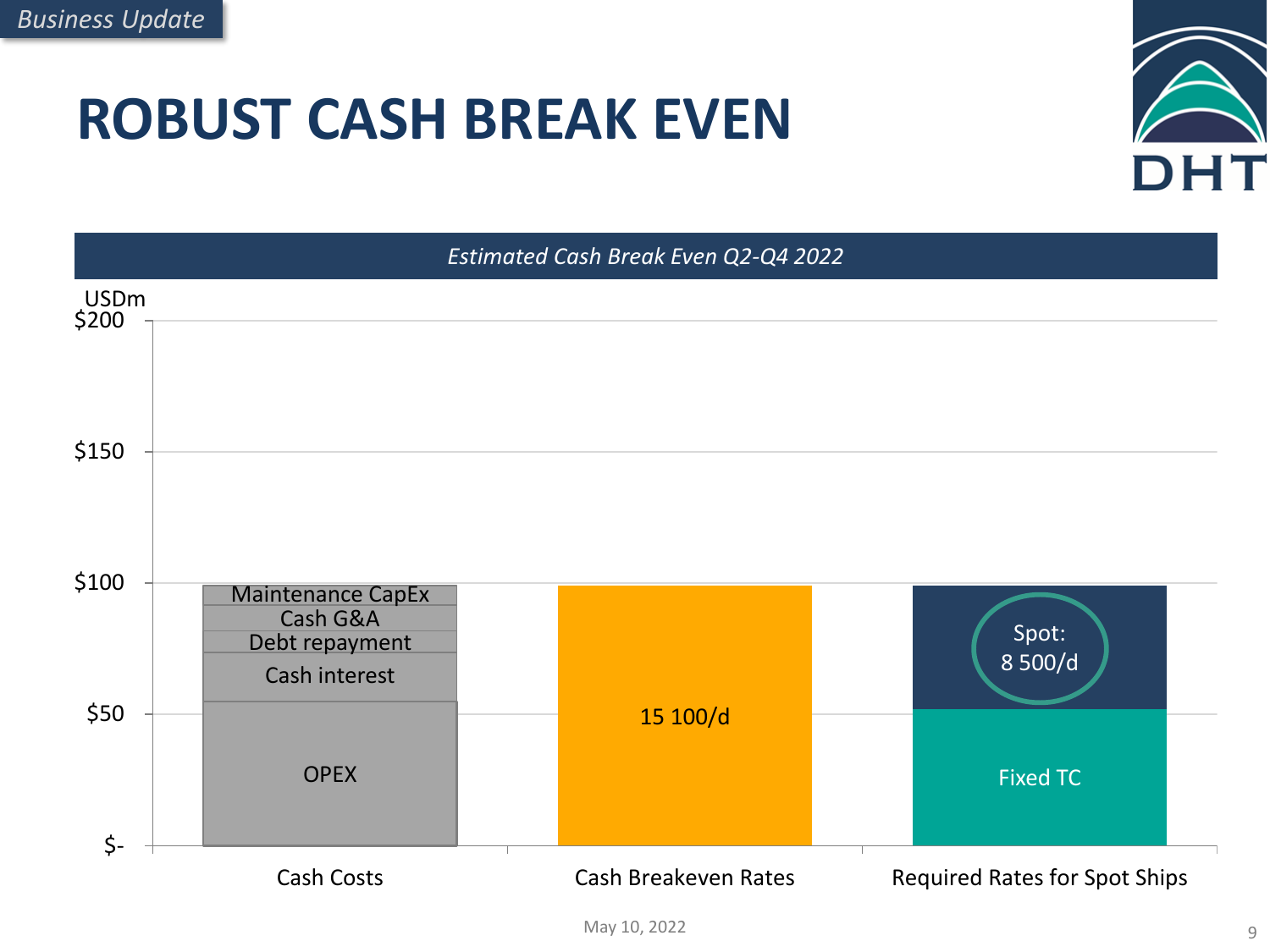### **PEER GROUP LEVERAGE**



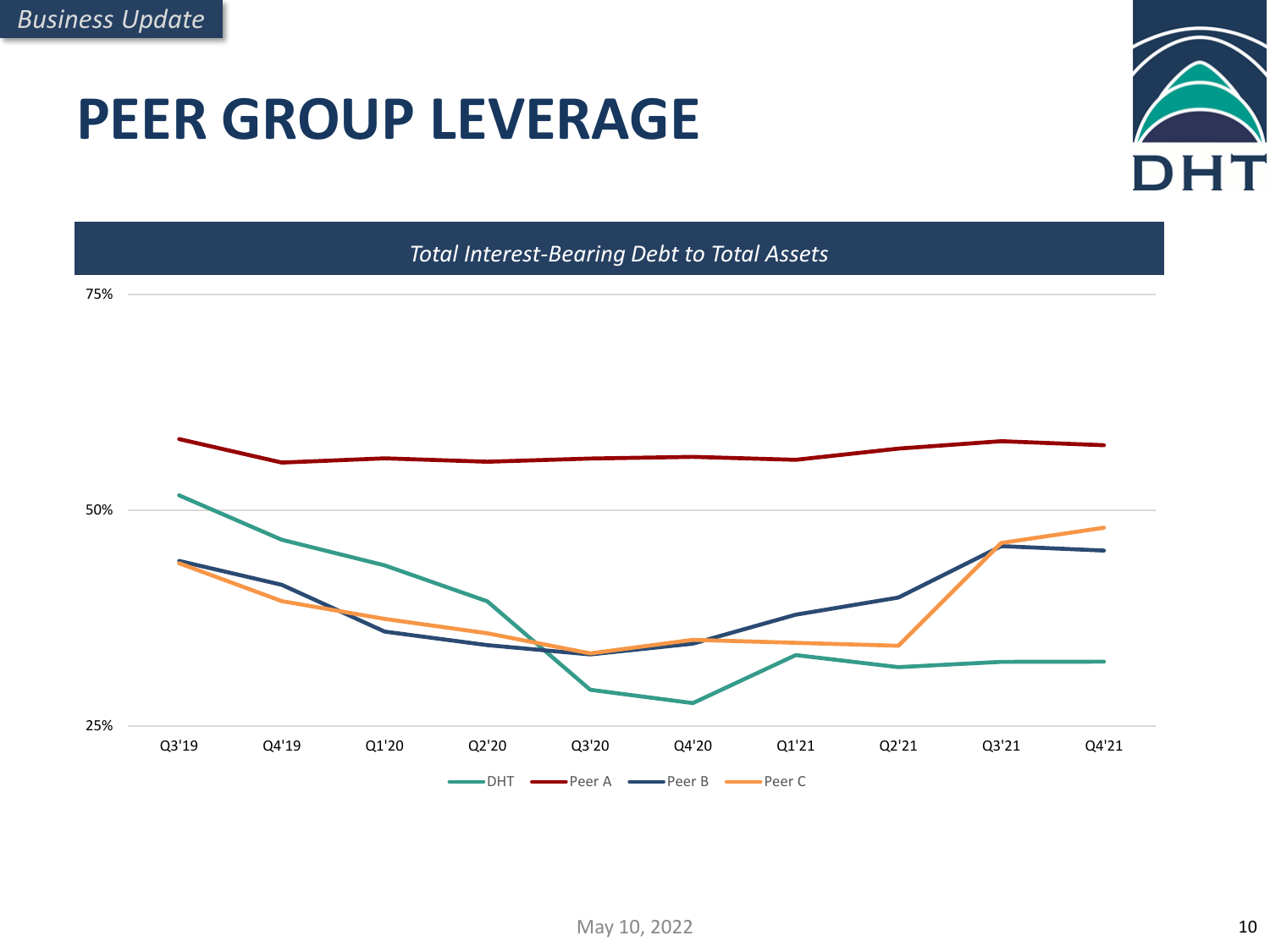### **MARKET COMMENTARY**

DHT STALLION



May 10, 2022 11, 2022 11, 2022 11, 2022 11, 2022 11, 2022 11, 2022 11, 2022 11, 2022 11, 2022 11, 2022 11, 20